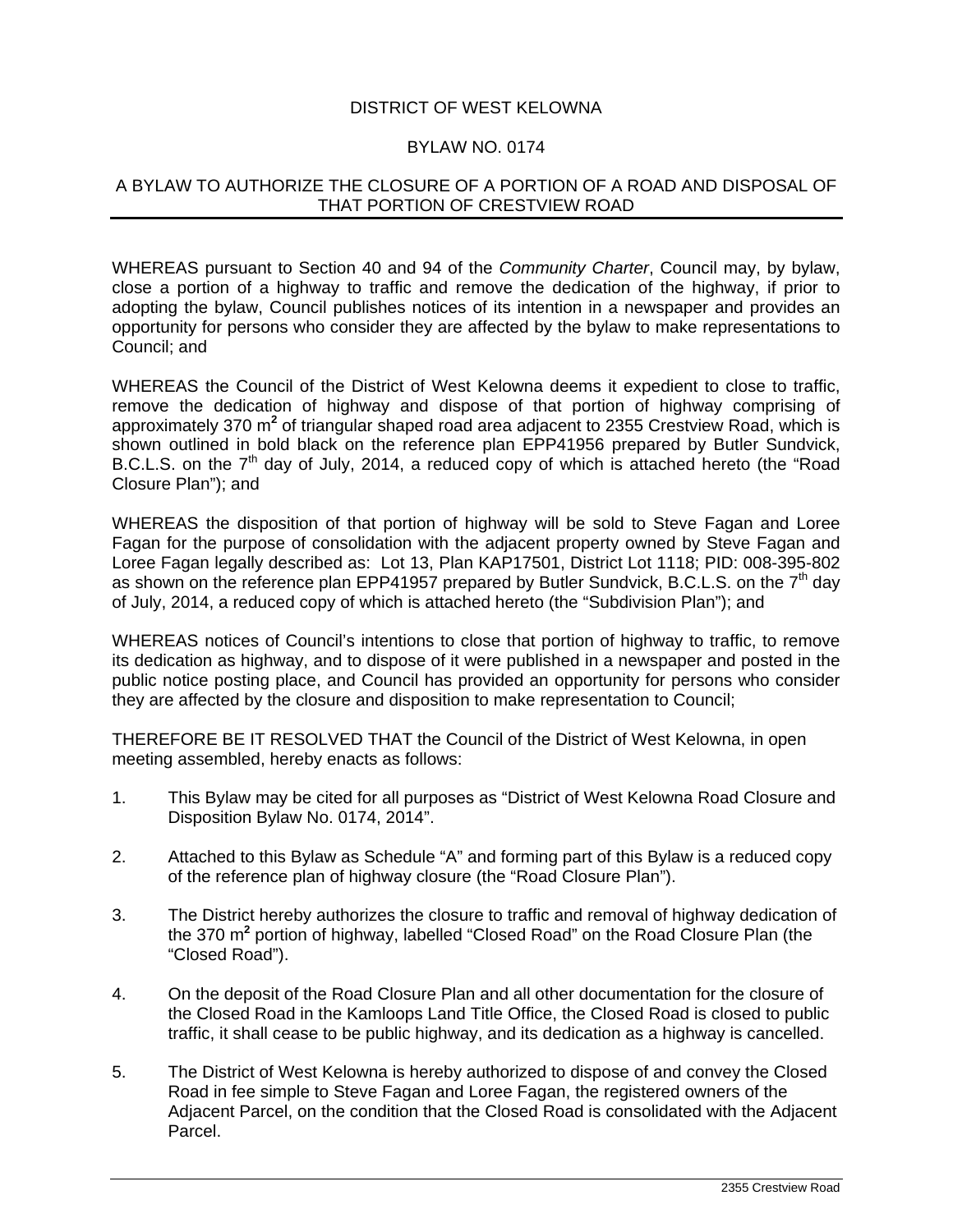6. The Mayor and the City Clerk of the District are authorized to execute all deeds of land, plans and other documentation necessary to effect this road closure and disposition.

READ A FIRST, SECOND AND THIRD TIME ON THIS 22<sup>ND</sup> DAY OF JULY, 2014

Notice of intention to proceed with this bylaw was published on the  $3<sup>rd</sup>$  day of August, 2014 and the 10<sup>th</sup> day of August, 2014 in the Westside Weekly newspaper, circulating in the District of West Kelowna, pursuant to Section 94 of the *Community Charter*.

APPROVED BY THE MINISTRY OF TRANSPORTATION AND INFRASTRUCTURE ON THE 13<sup>TH</sup> DAY OF AUGUST, 2014.

\_\_\_\_\_\_\_\_\_\_\_\_\_\_\_\_\_\_\_\_\_\_\_\_\_\_\_\_\_\_\_\_\_\_ \_\_\_\_\_\_\_\_\_\_\_\_\_\_\_\_\_\_\_\_\_\_\_\_\_\_\_\_\_\_\_\_

ADOPTED ON THIS 26TH DAY OF AUGUST, 2014

Mayor **City Clerk**